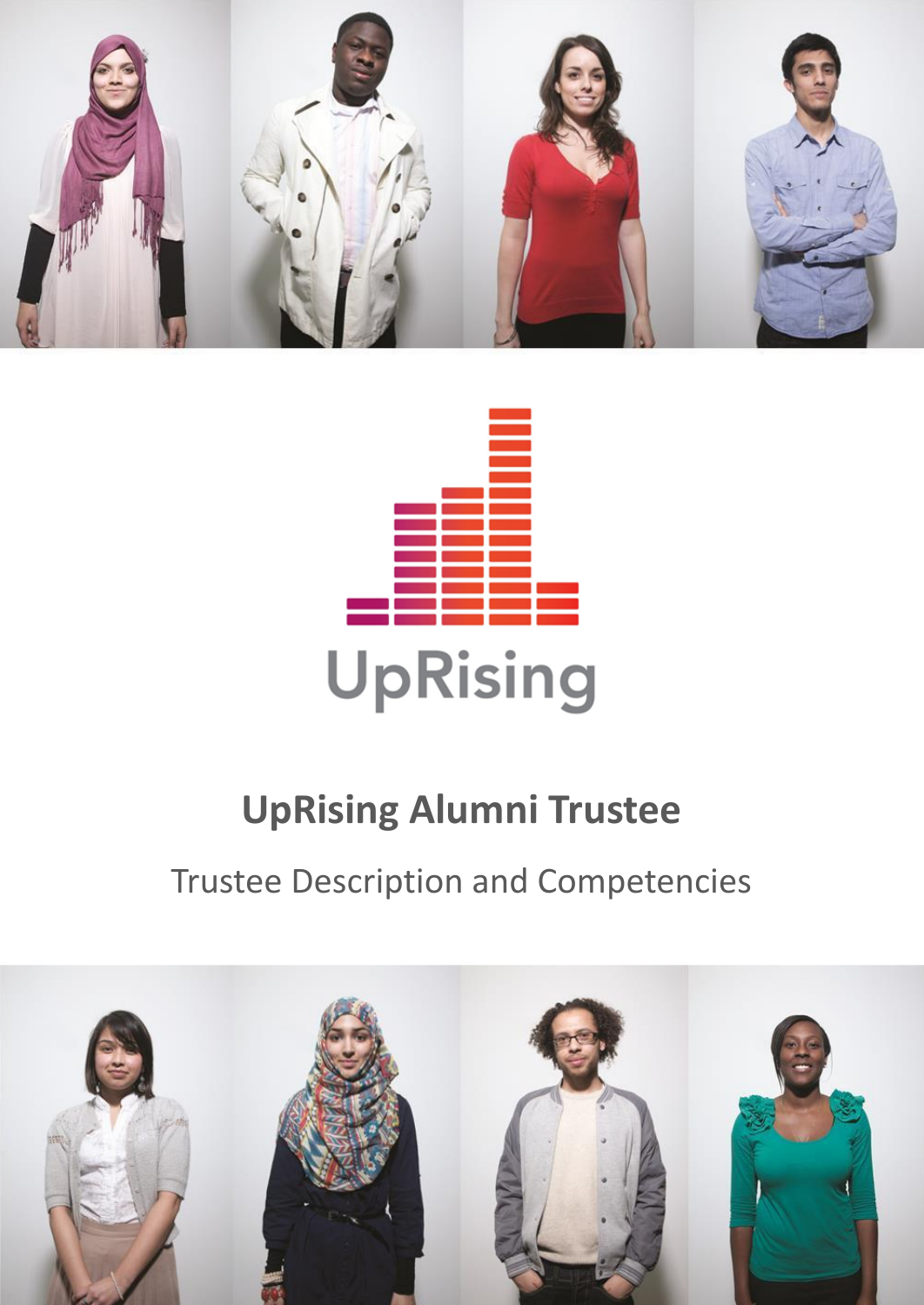### **Description**

#### **Main Purpose**

*The UpRising Trustee Board is the governing body for the organisation. You will work actively to support the work of UpRising which aims to build a collaborative group of funders to use investment to develop funding that will stimulate demand & change behaviours to enable more young people, particularly from less affluent communities, to take part in high quality social action that builds a habit for life.*

#### **Trustee Board Details**

The UpRising Trustee Board is currently made up of nine Trustees, including the Chair and Co-Founder Rushanara Ali MP. Current UpRising alumna serving on the board include;

- Maddy Lewis, London alumnus, position held 30 November 2018 present
- Afiya Begum, London alumnus, position held 30 November 2018 present
- Grace Smith, Birmingham alumnus, position held 30 November 2018 present

You can read more about our [trustees](https://uprising.org.uk/who-we-are/people/trustees) on our website.

#### **Time Commitment**

The trustee board meets 4-6 times a year. Board meetings are usually 2 hours via Zoom and on occasion in London during the day (c.3.30/4pm). It is a total commitment of around 4-5 days per year, which will largely involve structured time that takes place during the working week.

There will occasionally be additional strategy away days for the board which will fall outside of the regular trustee meetings listed above. Advance notice will be given of these.

Currently the board is meeting digitally via Zoom, but hope to resume face to face meetings in the near future. Travel to London will be reimbursed.

#### **Why you should join!**

Taking on the role of an alumni trustee is a fantastic opportunity that offers many benefits to your personal and professional development including; the chance to build your understanding of charity governance and how it interfaces with management; the opportunity to work with senior colleagues from across business, politics and the public and private sector; the opportunity to support the CEO of an organisation making a real difference to the pipeline of future leadership talent in the UK and the chance to contribute your skills and expertise to a cause that is important to you.

Check out the Young Trustees [Movement](http://youngtrusteesmovement.org) to see more benefits of getting involved by becoming a trustee of a charity.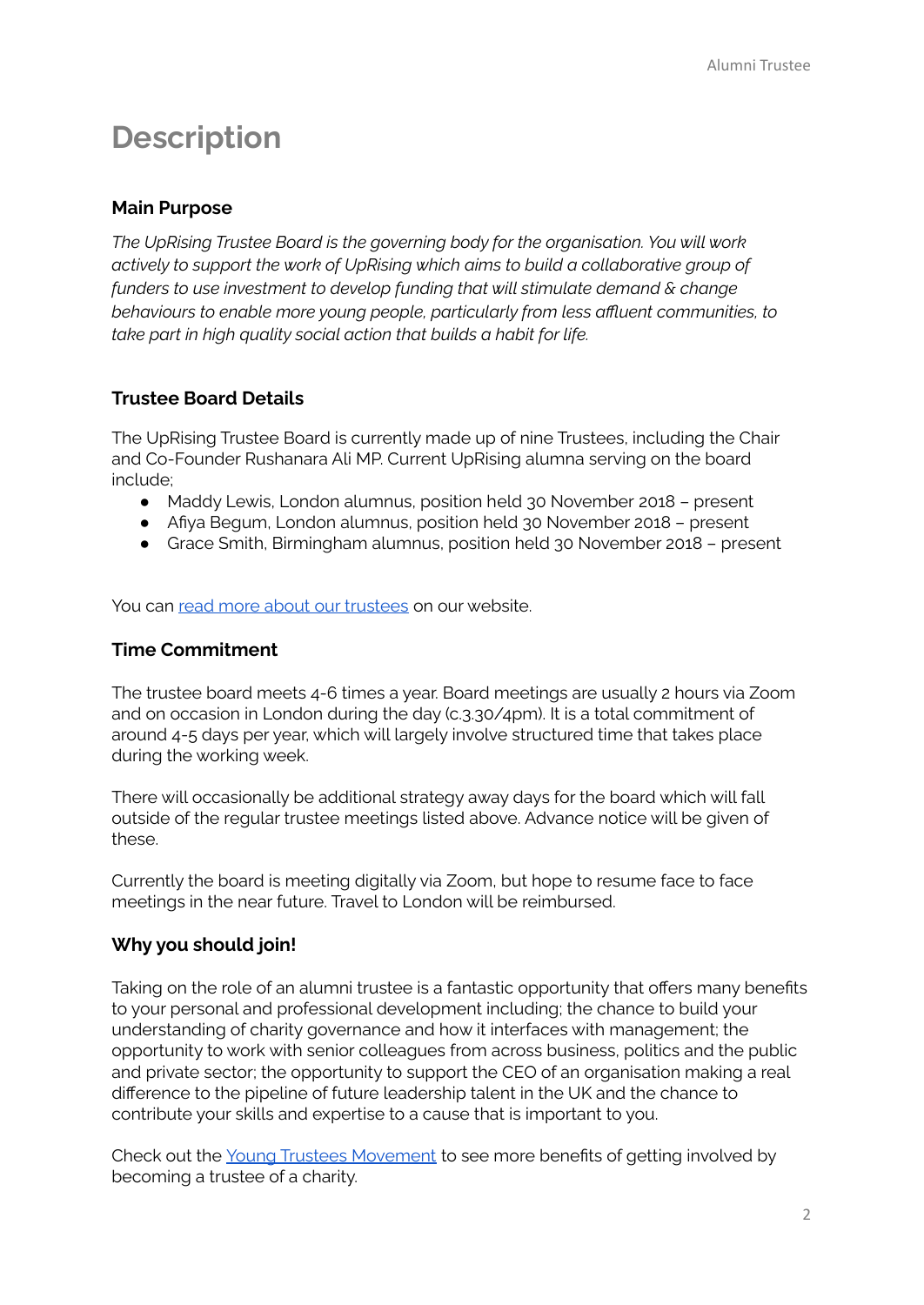#### **Key Tasks**

- Actively participate in the ongoing activities of UpRising.
- Actively support the achievement of UpRising's goals through the development of strong, focused and well evidenced activity that will help to grow youth social action provision.
- To act as an ambassador for UpRising by promoting the work at appropriate opportunities.
- To attend and actively participate in all UpRising Board meetings and to support the outcomes so that the meetings are an effective forum.
- To participate in the training and induction of new Board members so that they know what is required of them and are able to participate fully in meetings and carry out their responsibilities as trustees.
- To maintain good relations with the UpRising operational team.
- To contribute specific skills, interests and contact and to support UpRising in its development to further its work.
- Appointment of the Chief Executive.
- Approval of the strategy proposed by the Chief Executive.
- Ensuring sound and prudent financial oversight including formal review and approval of annual organisational budget and Report & Accounts.
- Oversight and support of the Chief Executive in financial management and organisation.
- Approval of the salaries of the Chief Executive and senior executive management.
- Ensuring compliance with relevant charitable and company legislation.
- Ensuring the organisation is accountable and transparent in its activities.
- Providing oversight of stakeholder interests (donors, young people and partners).
- Use of personal and professional networks to assist the CE in gaining high level access to relevant individuals and institutions to support the operation and growth of the organisation.
- Advice and assistance in fundraising.
- Advice and assistance in raising and maintaining the profile of Restless Development in the UK and internationally.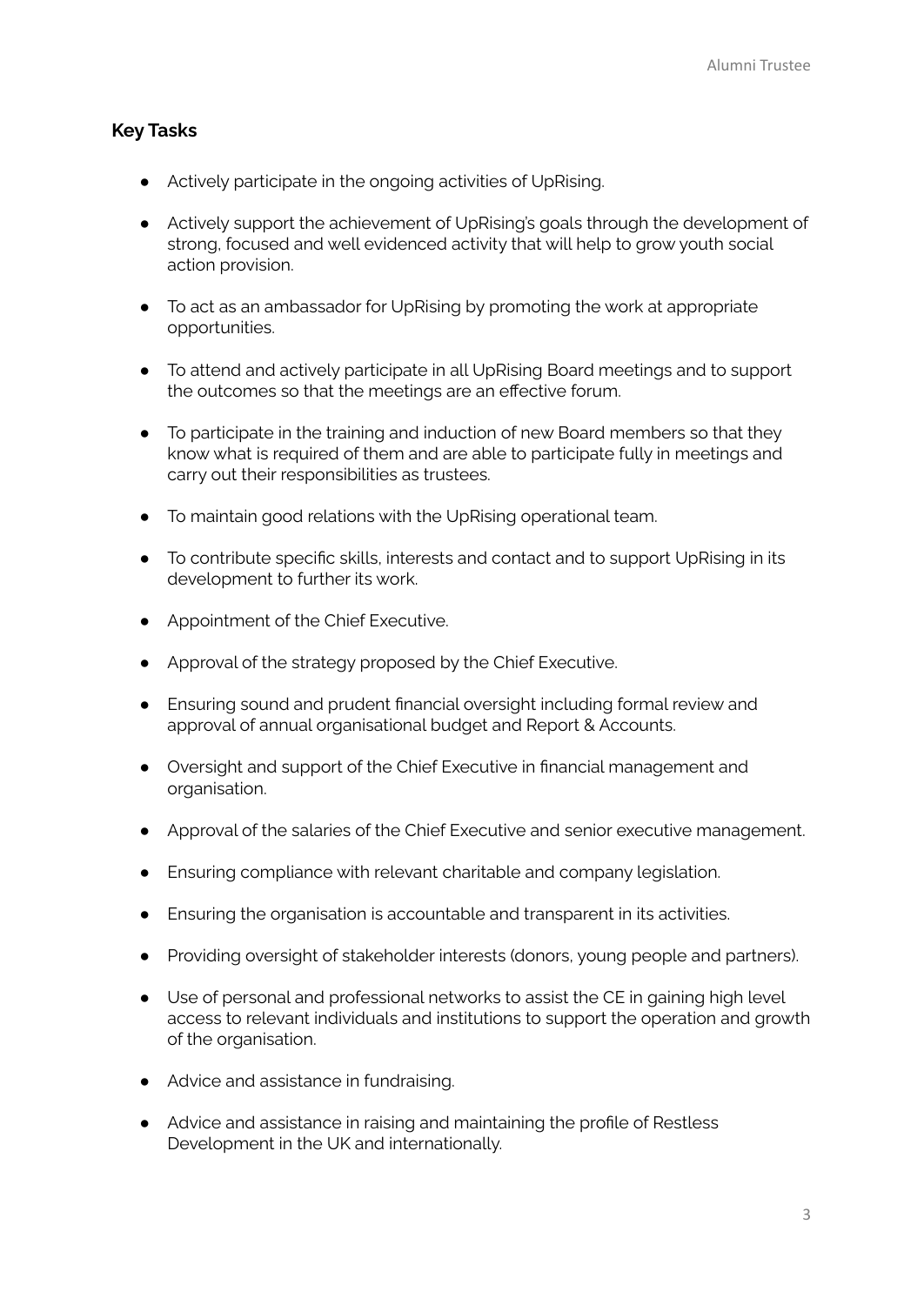#### **Key Relationships**

The role includes liaison with a range of individuals and organisations. These include:

- Fellow members of UpRising Board
- UpRising Senior Leadership Team
- Current and potential additional investors and funders of UpRising

## **Person Specification**

As alumni, you will be integral to voicing the needs of the diverse younger generation and helping to shape the UpRising programmes and strategy to adapt to our mission of opening pathways to leadership for underrepresented and diverse young people.

Each trustee also has a valuable skill set or network, including media, finance, art and culture, policy, and youth governance. We are ideally looking to appoint **two alumni** to join our Trustee Board: one with general experience, and one with legal expertise.

#### **Requirements**

- Able to commit to a 2 year term on the Board
- Able to attend four Board meetings per year (likely to be in central London) but with the potential for work outside the meetings, and invitation to wider events.
- Alumni of an UpRising programme
- Legally allowed to be a Trustee (see Auto-Disqualification table [here\)](https://assets.publishing.service.gov.uk/government/uploads/system/uploads/attachment_data/file/731084/010818_Disqualification_Reasons_Table_v2.pdf)

#### **Desirable:**

● If applying for the legal trustee position, experience in the legal sector (minimum 2 years full time experience)

#### **Considerations**

Alumni are usually at earlier stages of their careers and to expect them to take time out of their working day to attend Board meetings might be unrealistic. If you are a strong candidate for the position of Alumni Trustee, we are happy to have a conversation about other ways you can support the Trustee Board.

We ask for all Trustees to have a basic DBS check and adhere to our safeguarding policies.

We also expect all applicants to be able to demonstrate a commitment to anti-discriminatory practice and equal opportunities, with an ability to apply awareness of diversity issues to all areas of work.